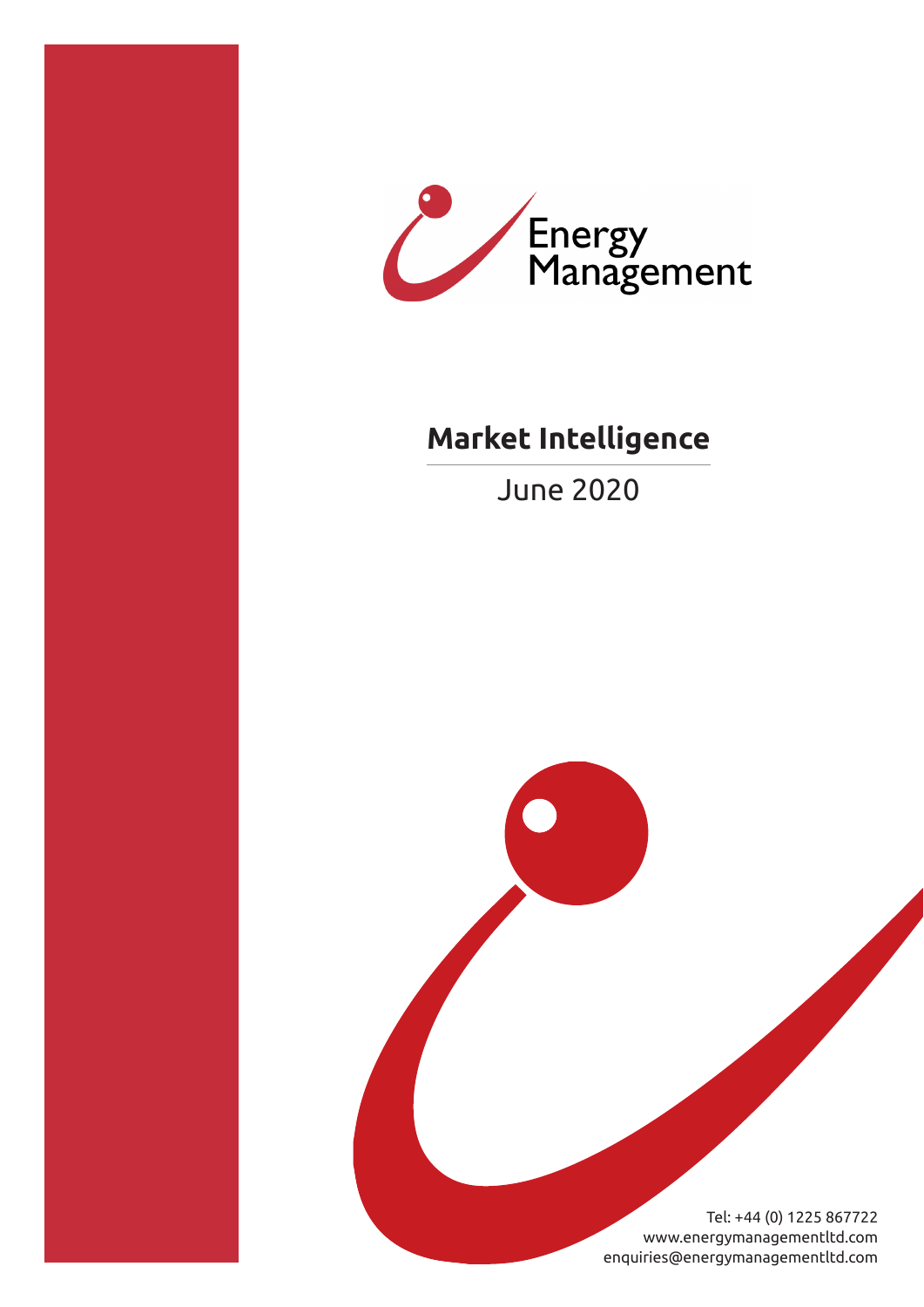

### **GAS REVIEW**

### Gas News

#### Two steps forward

Volatility in the power markets has not been mirrored in the gas market in June, although there were a couple of step changes during the first month of the summer.

At the beginning of the month, UK gas prices rebounded as UK temperatures dropped below seasonal norms and homeowners found themselves turning up the thermostat for a few days.

Combined with a lack of electricity generation from UK wind farms, which increased the need for gas-fired generation, gas demand rose sharply and gathered up short-term prices with it.

A further step change, mid-month, was prompted by encouraging news on the UK's plans to pin a date on the next phase of lockdown easing.

Gas prices have remained at a reasonably steady level, with LNG imports into the UK remaining robust (transit sites reached close to 90% fullness), helping to offset a fall in Norwegian exports to the UK in the first half of the month

## Historic NBP Gas Graph



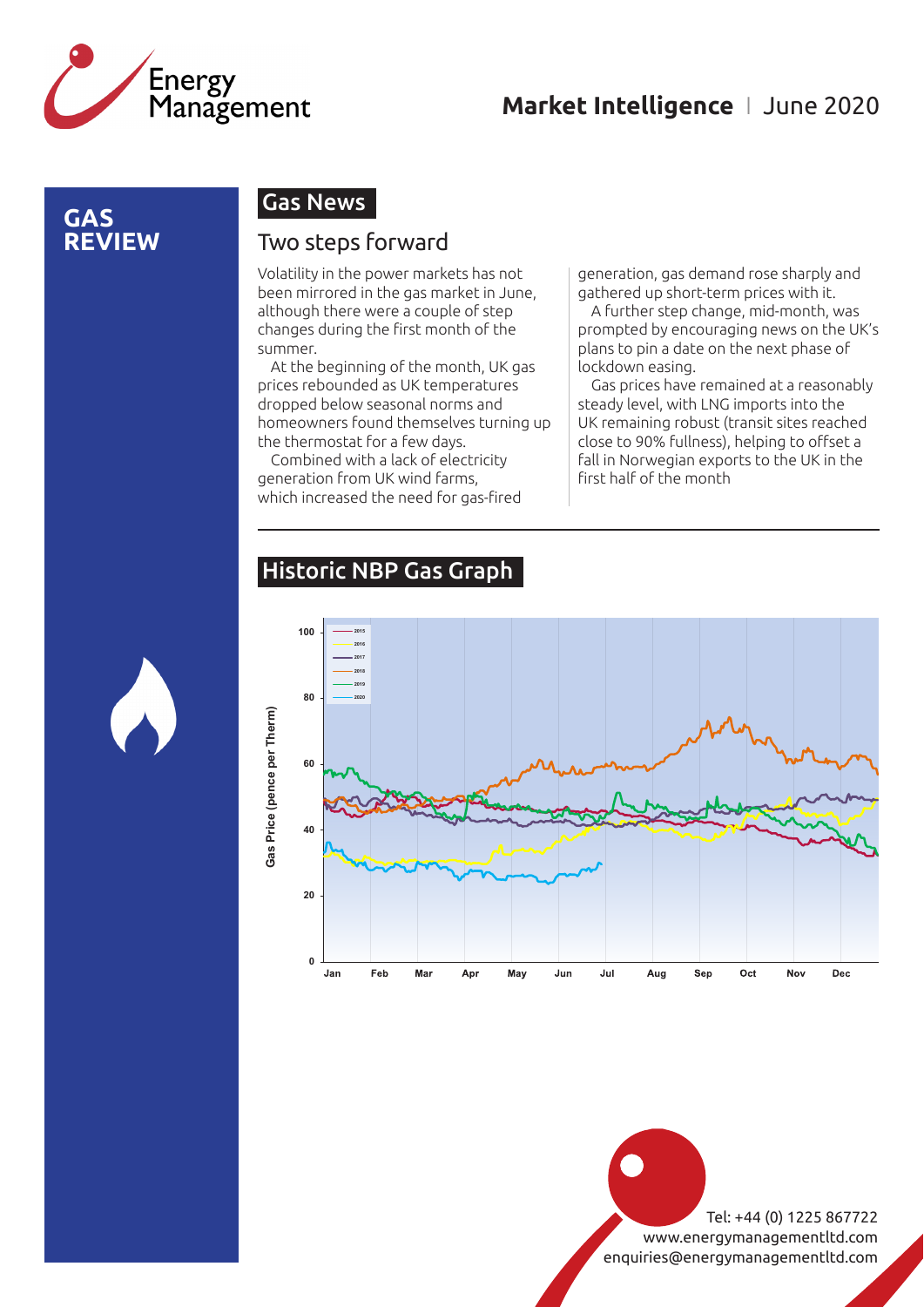

**GAS REVIEW**

# NBP Gas Prices

|                  | <b>Trading date</b> |               |                 |
|------------------|---------------------|---------------|-----------------|
|                  | 01-Jun-20           | $01 -$ Jul-20 | <b>Increase</b> |
| <b>August 20</b> | 10.60               | 16.27         | 5.67            |
| <b>Winter 20</b> | 30.05               | 33.43         | 3.38            |
| <b>Summer 21</b> | 28.05               | 30.80         | 2.75            |
| <b>Winter 21</b> | 39.05               | 41.18         | 2.13            |

# Forward NBP Gas Curve

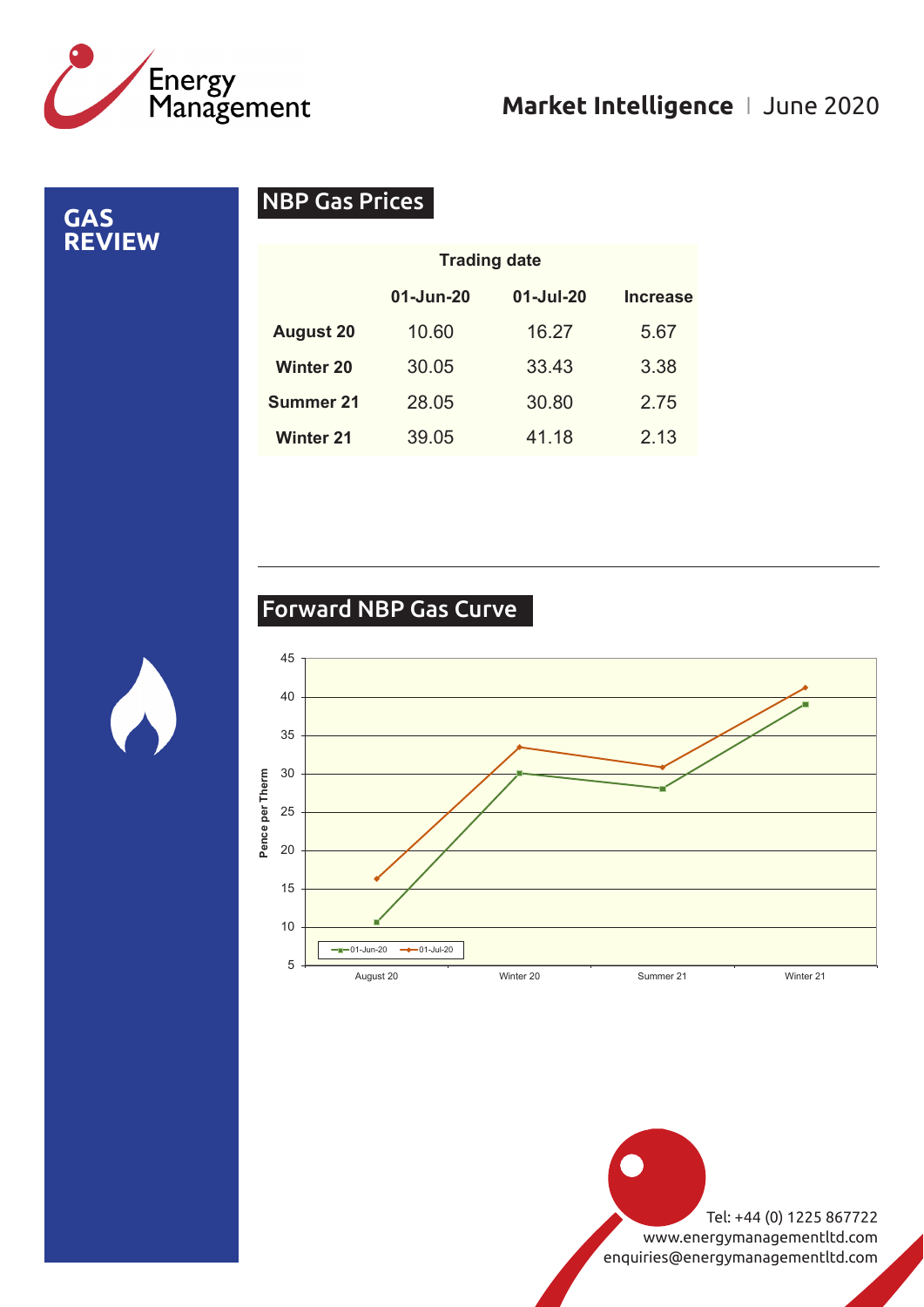

### **ELECTRICITY REVIEW**

### Electricity News

#### Lift-off!

At the end of May/early June, the bulls ran for the first time in almost two months.

Both short-term prices and long-term prices underwent considerable upward pressure, despite demand being still well below average as many coronavirus restrictions remained in place.

Short-term prices saw the largest increase initially, as prices climbed above their prelockdown value for the first time since late March.

This was mainly due to a sharp drop in wind output as weather conditions became less than favourable for the UK's largest form of renewable energy generation.

Meanwhile, mid-term prices were bolstered by expectations that a further loosening of the lockdown, and the phased return to work of many businesses, will once again lift power demand.

Long-term pricing has been a little more erratic with the upcoming winter period and

Summer 2021 moving in both directions over the past month, although the underlying trend has resulted in an increase in market cost.

Another pricing influence carried over from previous months is the concern over generation plant maintenance and what impact this may have on output, particularly with regard to the French Nuclear industry.

Also, alarm bells have been ringing following recent announcements over significant amendments to planned outages and refuelling schedules over the next few years due to Covid-19 disruption.

Now, as the first month of summer passes us by, we are seeing just how much the current suppressed short-term market price has influenced contract pricing over the past few months.

June, July and August have been trading around £30 per MWh mark, while Summer 2021 is currently trading at around £40 per MWh.

#### Undelivered Wholesale Electricity Rates **Undelivered Wholesale Year Ahead Electricity**

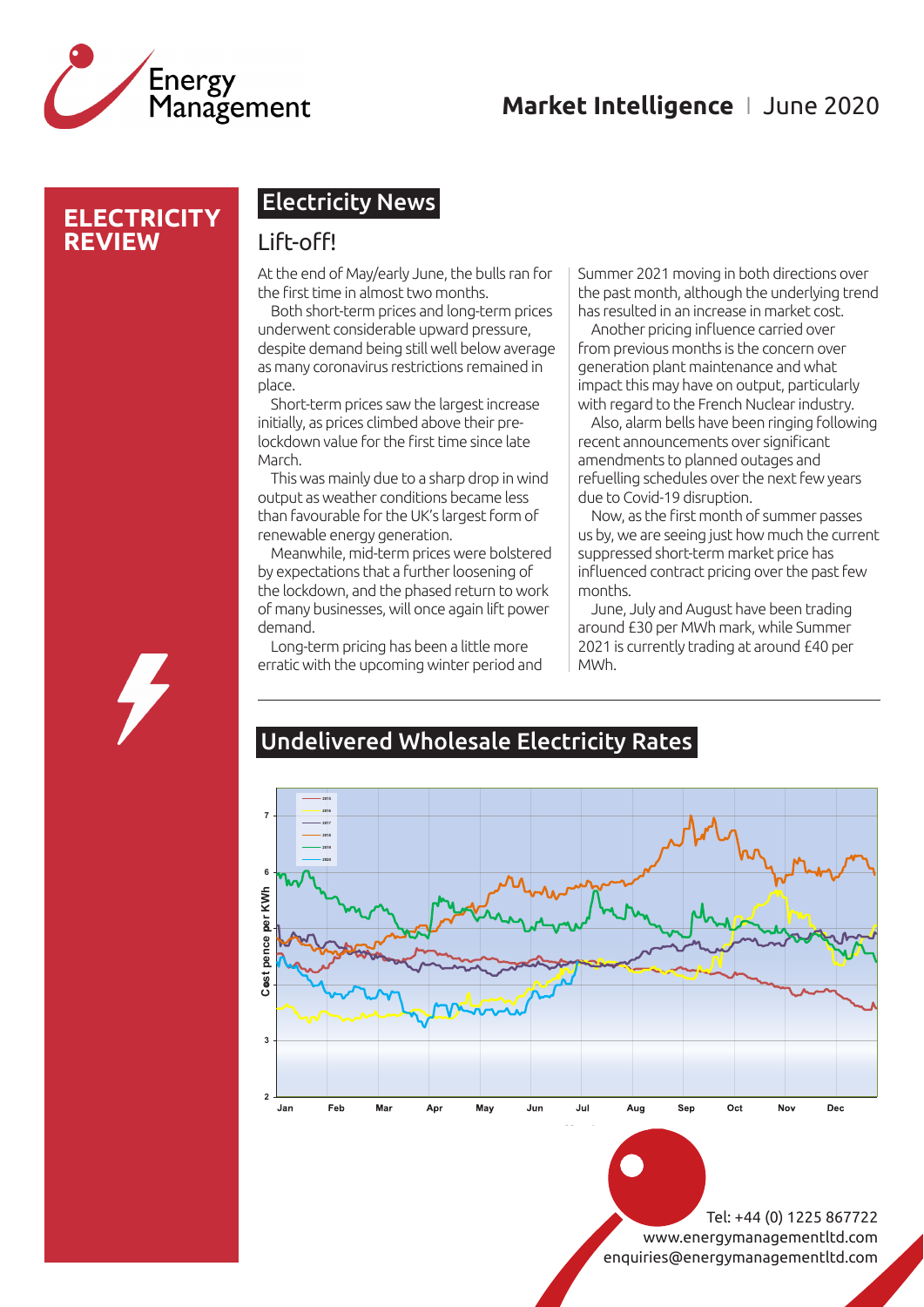

# OTC Power Price Assessments £/MWh **ELECTRICITY REVIEW 01-Jun-20 01-Jul-20 Increase Jul-20** 25.60 32.90 7.30 **Winter 20** 41.40 46.30 4.90 **Summer 21** 36.80 41.00 4.20 **Winter 21** 45.25 49.25 4.00 **Trading date**

# OTC Electricity Forward Price Curve